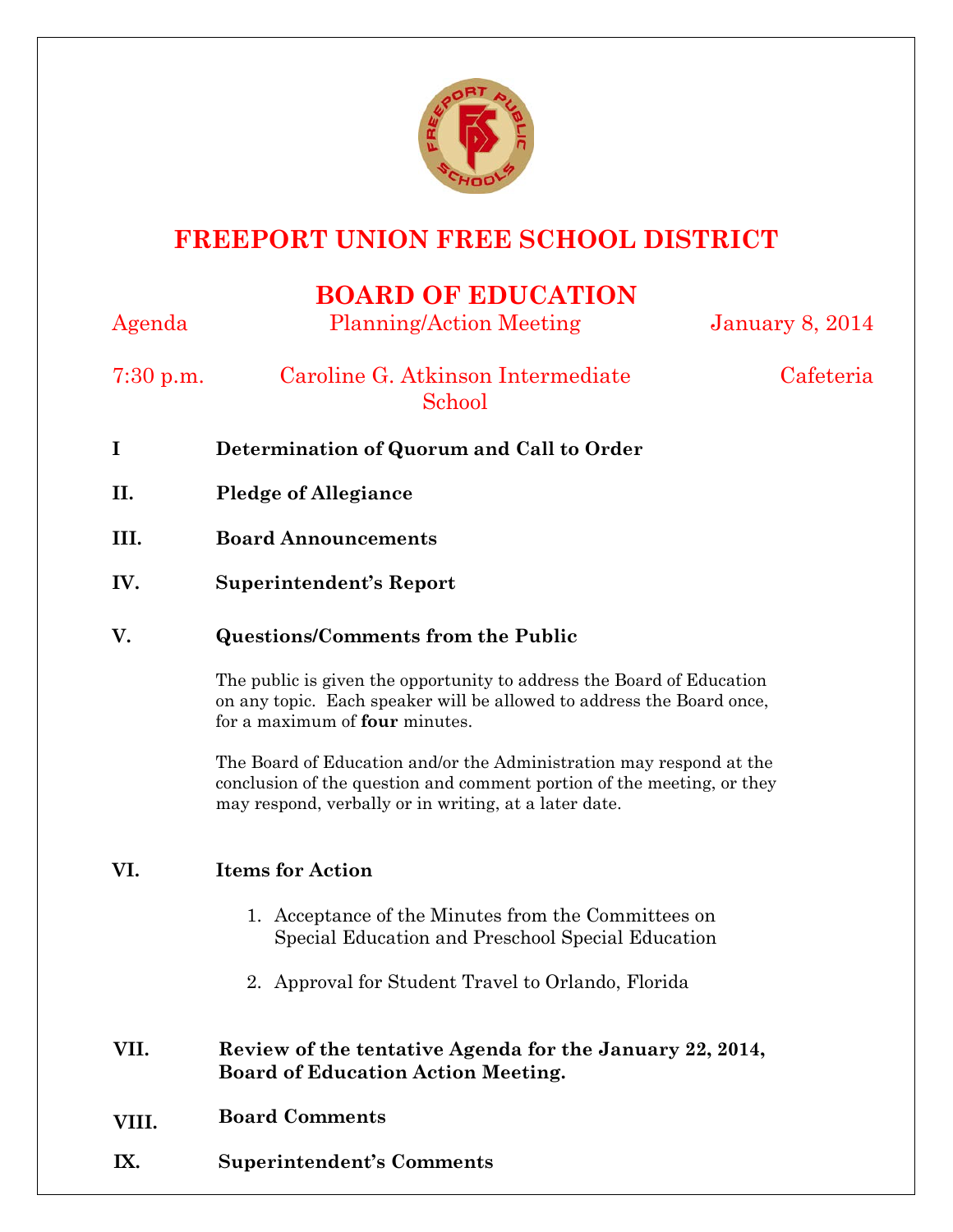*Freeport Union Free School District Board of Education Planning Meeting January 8, 2014*

### **X. Adjournment**

#### **XI. Next Meeting**

The next meeting of the Board of Education will be held on January 22, 2014, at Caroline G. Atkinson Intermediate School.

All meetings begin at 7:30 p.m. unless otherwise noted.

Register to vote: Monday through Friday between 8:30 a.m. and 3:30 p.m. at the Administration Building, 235 N. Ocean Avenue.

**Visit our website at [www.freeportschools.org](http://www.freeportschools.org/)**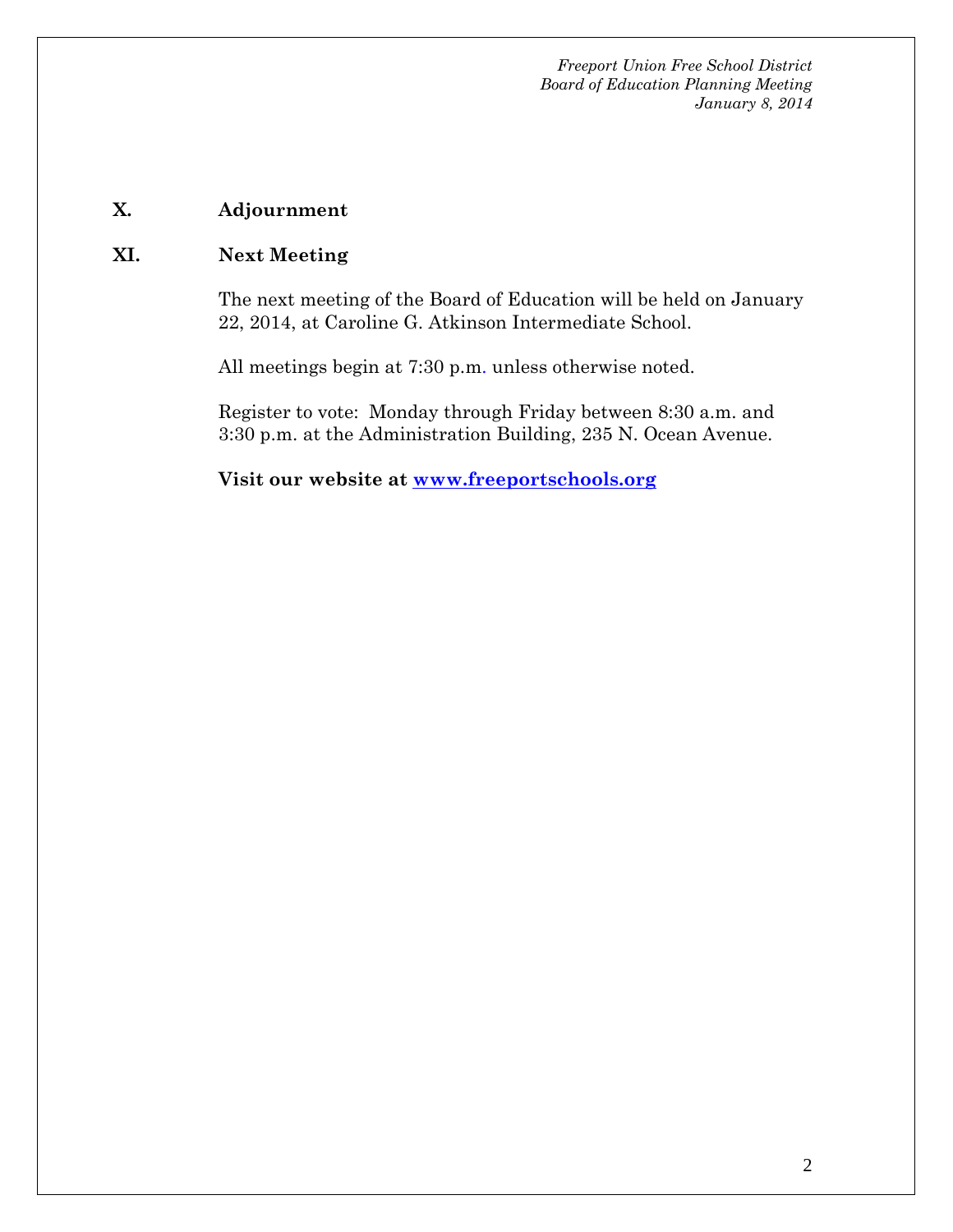*Freeport Union Free School District Board of Education Planning Meeting January 8, 2014*

#### **CSE/CPSE Minutes**

**BE IT RESOLVED,** that the Board of Education of the Freeport Union Free School District hereby accepts the minutes of the meetings of the Committees on Special Education and Preschool Special Education for the following dates:

November 18, 21, 26, 2013

December 18, 2013